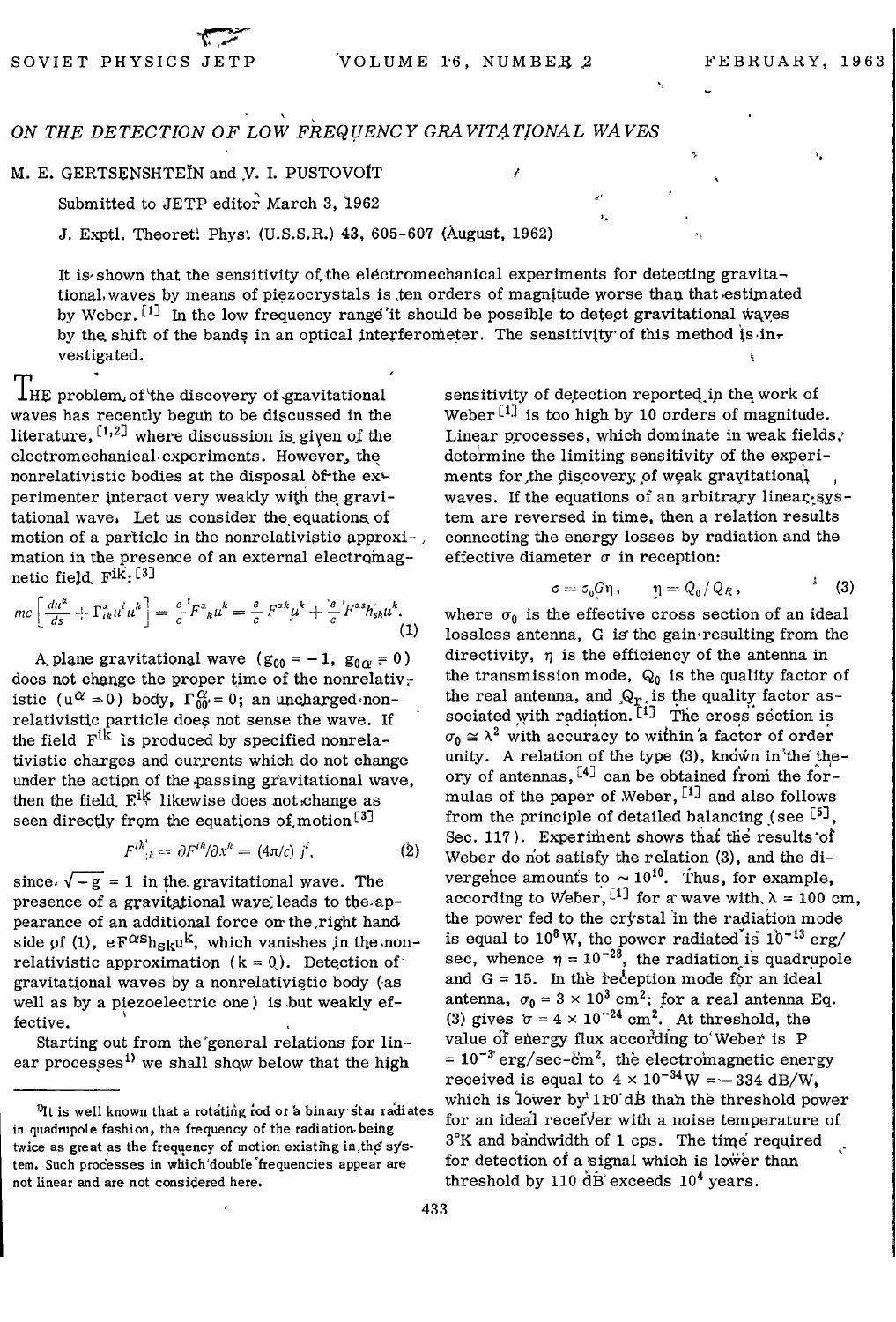Calculation of the radiated power was carried out by Weber according to the "quadrupole" formula,  $^{[3]}$  the validity of which there is no reason to doubt. Therefore, it follows from Eq. (3) that the absorbed power was incorrectly'computed by him. The reason for the mistake lies in the fact that in a piezocrystal, the piezoelectric stresses are compensated by mechanisms which were not taken into account by Weber. Piezoelectric stresses do not satisfy the virial theorem.  $[3]$ Since the reception of gravitational waves is a relativistic effect, one should expect that the use of an ultrarelativistic body—light—can lead to a more effective indication of the field of the gravitational wave. The optics of rays in a gravitational field is determined by the eikonal equation  $^{\lceil 3 \rceil}$ 

$$
g^{ik}\frac{\partial\psi}{\partial x^i}\frac{\partial\psi}{\partial x^k} = \left(\frac{\partial\psi}{\partial x^i}\right)^2 - h^{\alpha\beta}\left(\frac{\partial\psi}{\partial x^2}\right)\left(\frac{\partial\psi}{\partial x^{\beta}}\right) = 0, \qquad (4)
$$

where  $\psi$  is the eikonal. This is equivalent to a medium with index of refraction

$$
n = 1 + \frac{1}{2} h_{\alpha\beta} n^{\alpha} n^{\beta}, \qquad (5)
$$

where  $n^{\alpha}$  is a unit vector along the propagation of the ray. For propagation of the ray along and perpendicular to the gravitational field, we have

$$
n_{\parallel} = 1, \quad n_{\perp} = 1 + \frac{1}{2} h_{22} \cos 2\varphi + \frac{1}{2} h_{23} \sin 2\varphi,
$$
  

$$
\cos \varphi = n_{2}.
$$
 (6)

In apparatus such as the Michelson interferometer, the relative difference of the optical lengths of the light rays traveling along and perpendicular to the gravitational wave will be

$$
\Delta l / l_0 = \frac{1}{2} h_{\alpha \beta} n^{\alpha} n^{\beta}, \qquad (7)
$$

where  $l_0$  is the unperturbed length of the interferometer arm. We note that Eq. (7) for the Michelson interferometer can be obtained directly. In a gravitational field, the optical length of the interferometer arm is changed and the relative difference  $(\begin{bmatrix} 3 \end{bmatrix}$ , Sec. 84) is equal to

$$
\frac{\Delta l}{l_0} = \frac{1}{l_0} \int_0^{l_0} V \overline{g_{22}} \, dx_2 - \frac{1}{l_0} \int_0^{l_0} V \overline{g_{11}} \, dx_1 \cong \frac{1}{2} \, h_{22} \,. \tag{7a}
$$

In the derivation of Eq. (7), it was assumed that the period of the gravitational wave is much greater than the time of flight of the ray in the interferometer.

Thus the gravitational wave produces a periodic displacement of the interference bands. We express (7) in terms of the radiation energy flux P, first rotating the  $Ox_2$  and  $Ox_3$  axes so as to eliminate the component  $h_{23}$ . In this system only  $h_{22} = - h_{33} = h$  is different from zero, and therefore the flux of gravitational energy is equal to

$$
P = \omega^2 c^3 h^2 / 16 \pi k = \omega^2 c h^2 / 2 \kappa \, ; \quad \kappa = 8 \pi k / c^2 \, , \tag{8}
$$

where  $\kappa$  is the Einstein gravitational constant. Making use of (7), we have

$$
\frac{\Delta l}{l_0} = \frac{1}{2\omega} \sqrt{\frac{2\pi P}{c}} = \frac{8.1 \cdot 10^{-20}}{I \text{(cps)}} V \overline{P} \overline{\text{erg/cm}^2 \cdot \text{sec.}} \tag{9}
$$

The minimum measured  $\Delta l$  with ordinary light sources<sup>[6,7]</sup> amounts to  $10^{-3}$  Å, which is equal to  $10^{-11}$  cm, for a time constant of the apparatus  $\tau$  $\sim$  1 sec. It can be expected that application of strong sources and amplifiers of monochromatic directed light radiation (lasers<sup>[8]</sup>) will make it possible to decrease this factor by at least three orders of magnitude.

Assuming the interferometer arm to be  $l^0 \approx 10^3$ cm, we have for the minimum observable change  $\Delta l/l_0 \approx 10^{-14}-10^{-7}$ ;  $\tau \sim 1$  sec.

Thus the interferometer makes it possible, at least in principle, to detect the very weak gravitational waves. For  $f_0 = 10^{-3}$  cps and P = 1 erg/cm<sup>2</sup> -sec we get  $\Delta l/l \approx 8 \times 10^{-14}$ , which is approximately  $10^7-10^{10}$  times better than the possibilities of electromechanical experiments.<sup>[1]</sup>

Further gain in the sensitivity can be obtained by increase in the time of observation and by known methods for the separation of a weak signal from the noise background. Evidently, times of observation  $\tau \sim 10^4 - 10^5$  sec are realistic; in this case  $P_{\text{min}} \sim 10^{-4} \text{ erg/cm}^2$ -sec. Bernstein,  $[6,7]$  detected a monochromatic sinusoidal signal against the noise. In the case of a useful signal with a complex spectrum, these estimates must be changed somewhat but we shall not dwell on this subject since these changes are the same for both the interferometer and the electromechanical experiments.  $\left[1\right]$  Technical experiments with an interferometer on the discovery of gravitational waves of low frequencies existing in nature are very complicated. It is necessary to have stable apparatus, and the air must be pumped out along all the optical paths. Inasmuch as neither the frequency nor the polarization nor the direction of propagation of the wave are known, it is necessary to have several interferometers and to study the correlation among them.  $\lceil 1 \rceil$ 

In conclusion, the authors express their deep gratitude to Professor V. L. Ginzburg for valuable observations and discussions of the given research.

 $\overline{1}$ J. Weber, Phys. Rev. 117, 305 (1960).